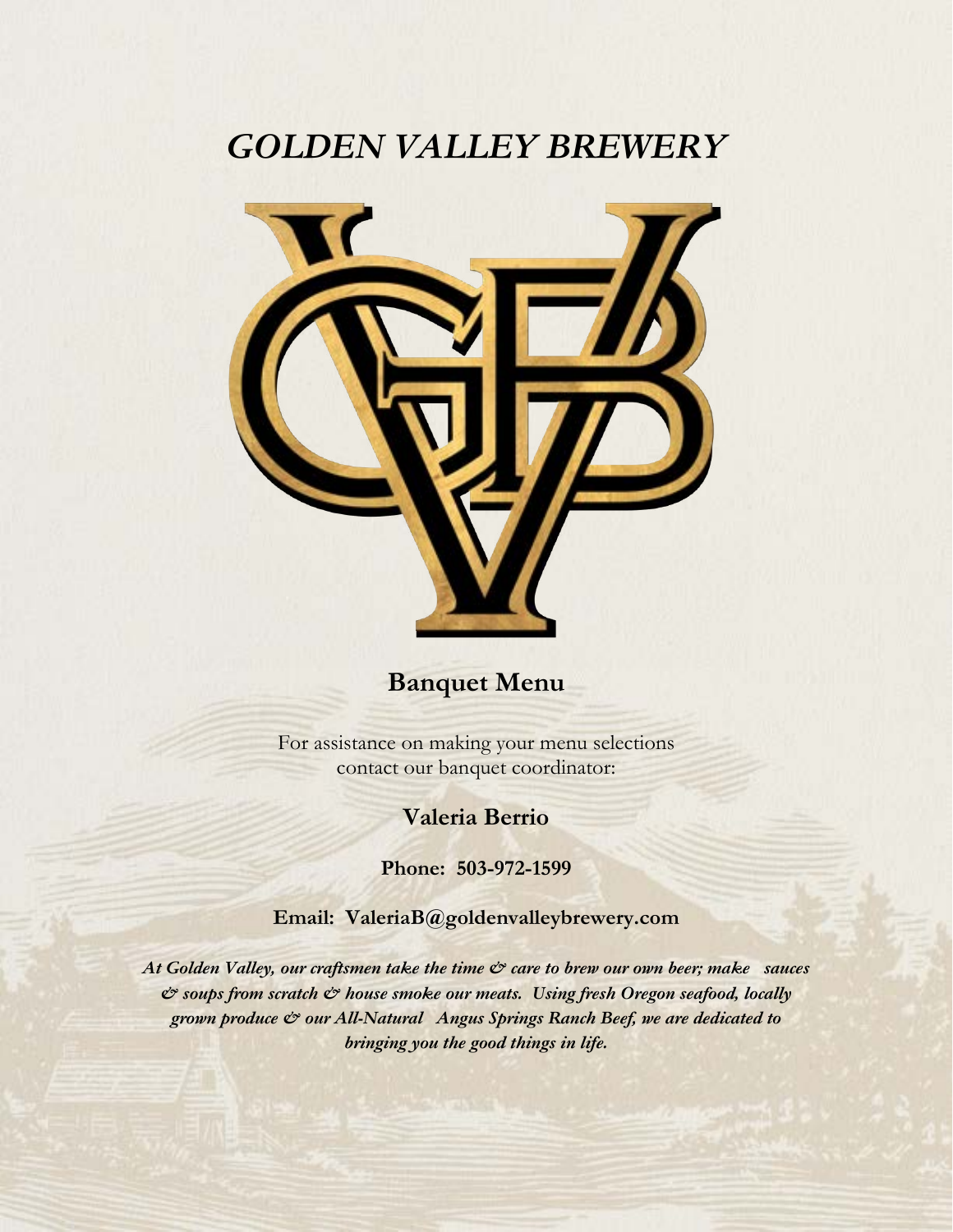# **HOT HORS D'OUEVRES**

*Priced by the dozen, two dozen minimum*

### *Lemongrass Chicken Satay Skewers*

Thai Penang peanut sauce **\$26**

*Angus Springs Ranch Ginger Marinated Beef Skewers*

Sweet chili sauce **\$28**

### *Red Thistle BBQ Pork Sliders*

Carlton Farms pulled pork, toasted buns, slaw, Red Thistle ESB BBQ sauce **\$32**

### *Flat Bread*

Pears, caramelized onions, melted brie **\$24** 

# **COLD HORS D'OUEVRES**

*Priced by the dozen, two dozen minimum*

### *Smoked Salmon Crisps*

Avocado spread, house smoked salmon, wonton chips **\$28**

> *Smoked Jumbo Prawns* Preserved lemon aioli

> > **\$28**

*Caprese Skewers* Fresh basil, mozzarella, tomatoes, glazed balsamic reduction **\$24** 

> *Bacon Wrapped Dates* Pepper bacon, Medjool dates **\$28**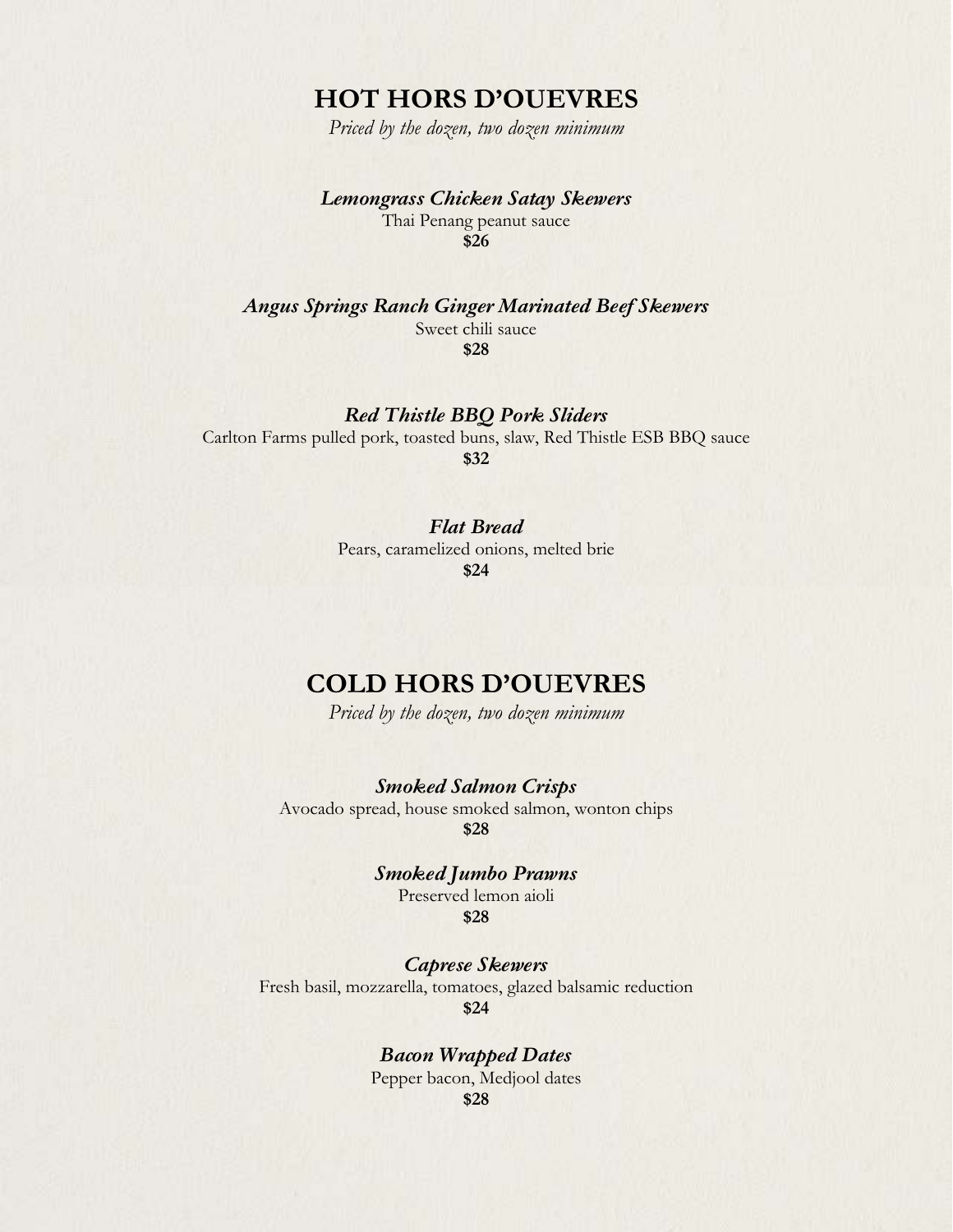# **TRAYS AND PLATTERS**

*Small tray serves 15, large tray serves 30*

### *G.V.B. Guacamole and Salsa*

House made guacamole and salsa, fresh tortilla chips \$40/\$80

#### *Hummus Platter*

House made hummus, warm pita bread, tomatoes, cucumbers, mixed olives, feta *\$50/\$90* 

### *Artisan Cheese Platter*

Three artisan cheeses, fresh fruit, dried fruit, assorted crackers \$70/\$140

> *Seasonal Fruit Platter* \$50/\$100

#### *Crudité Vegetables*

Selection of raw vegetables, house made ranch dressing \$40/\$80

#### **Antipasto Platter**

Assorted cured meats, cheeses, pickled vegetables \$80/\$160

#### *Angus Springs Ranch Beef Platter*

Carved Angus Springs Ranch top sirloin, chimichurri sauce, fresh herbs \$80/\$160

### *Lemongrass Chicken Satay Skewers*

Thai Penang dipping sauce, coconut-almond rice \$70/\$140

### *Angus Springs Ranch Ginger Beef Skewers*

sweet chili sauce, coconut-almond rice \$80/\$160

### *Smoked Wild Salmon Platter*

Cured and smoked NW salmon, red onion, capers, chives, assorted crackers \$160 *Serves 30* 

#### *Prime Rib of Beef*

Carved All-Natural Angus Beef, pan jus, creamy horseradish, focaccia \$295 *Serves 30*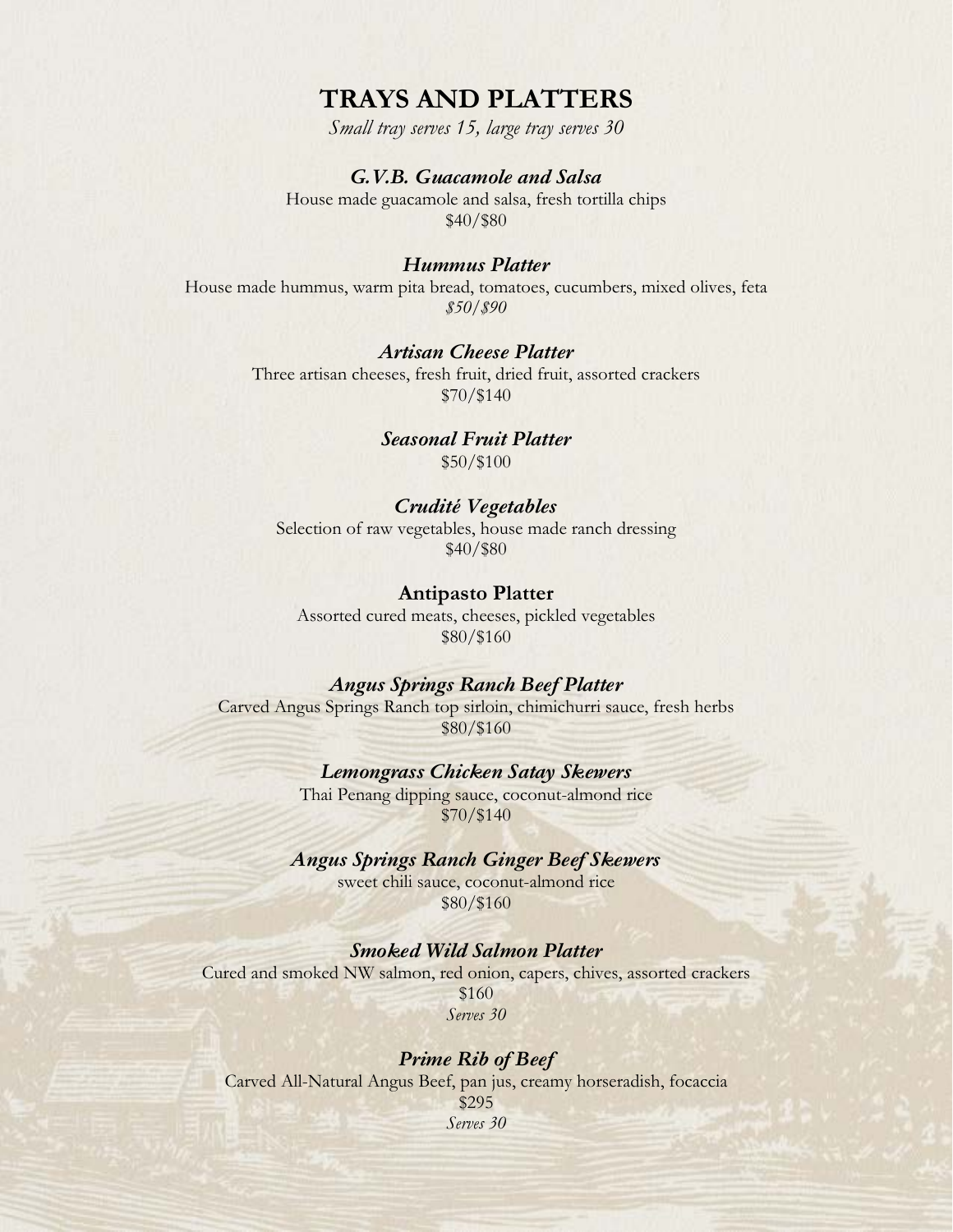# **BREAKFAST OPTIONS**

*Priced per person min of 10 people required* 

## *All Day Coffee Service*

Locally roasted Caravan coffee, assorted Stash teas **\$5 Add a selection of 2 fruit juices for \$2** 

### *The Continental*

Fresh fruit Fresh buttermilk biscuits, sweet cream butter, jam Marsee Bakery muffins and breakfast pastries **\$15** 

### *The Ultimate Breakfast Burrito Buffet*

Scrambled Stieber's Farms free range eggs Roasted red potatoes 2 Cheese Blend, house made salsa, sour cream brewhouse beans, pickled jalapenos, peppers, onions, Bacon lardons Assorted fresh fruit **\$18** 

### *Rise & Shine*

Warm Portland French Bakery whole wheat, avocado spread, fresh tomato slices, baby sprouts, Jacobsen sea salt Fresh fruit Scrambled Stieber's Farms free range eggs Roasted sweet potatoes, kale & sautéed vegetables Vegetarian patties or Sausage patties & pepper bacon

**\$20**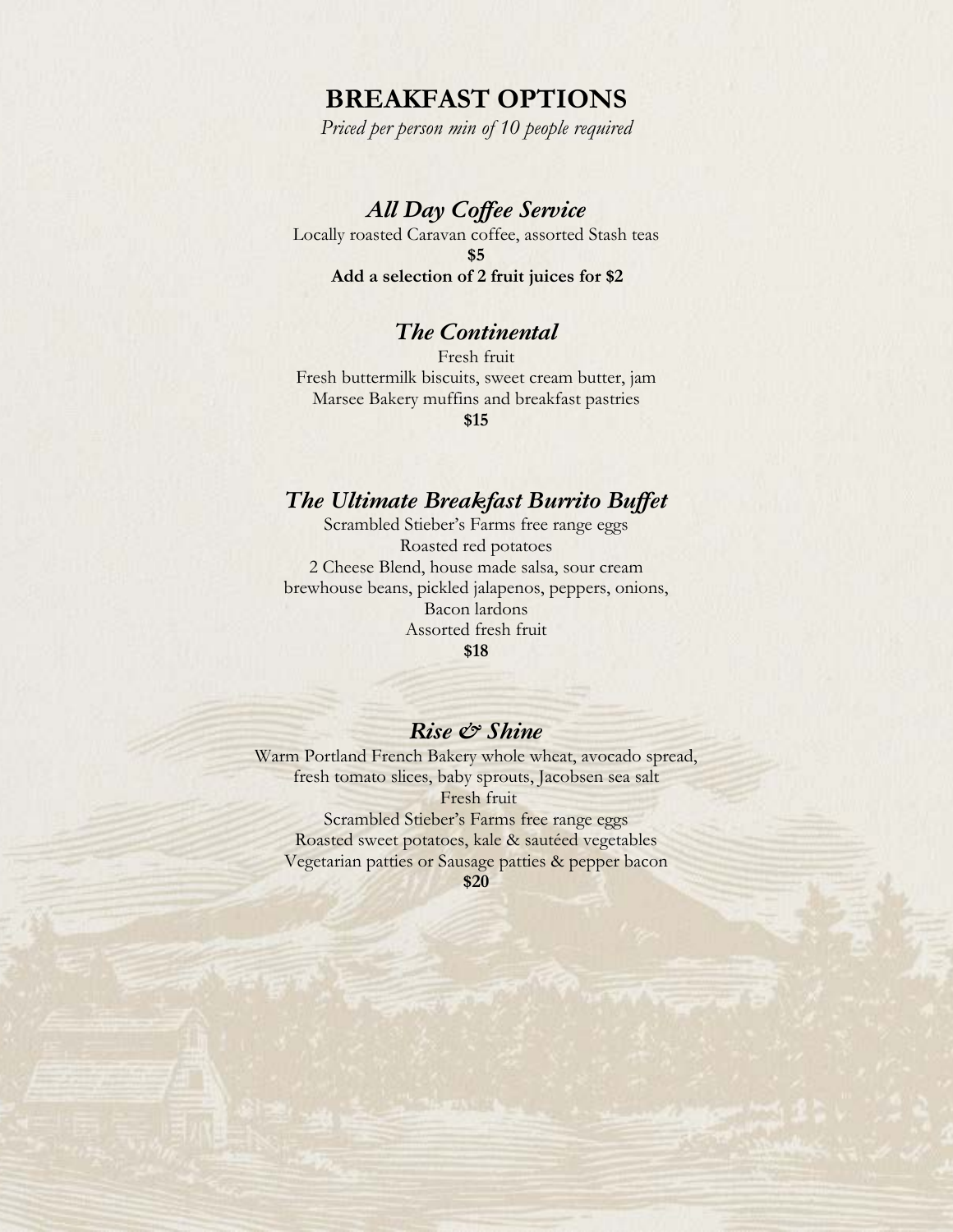# **LUNCH BUFFETS**

*Priced per person, minimum of 15 people required, Available until 3 p.m. Add Unlimited Soda, Iced Tea, and Lemonade \$5* 

### *Mini Artisanal Deli Buffet*

*Buffet includes Caesar salad, house-made pub chips*  $\mathcal{O}^*$  *fresh fruit platter* 

#### *Pick Two:*

**Mini Turkey Sandwiches** - swiss, butter lettuce, cherry chutney, red onion, sourdough **Mini Croissant Sandwiches** - ham, brie, organic arugula, dijonnaise **Vegetarian Wrap** – house-made hummus, citrus dressing, carrots, cucumbers, red onions, peppers, feta cheese, kalamata olives **Chicken Lettuce Wraps** - lemongrass marinated chicken, butter lettuce, daikon sprouts, peanuts, sweet chili sauce **Tortellini Salad** - seasonal vegetables, feta cheese, basil pesto **\$19** 

*Meat & Potatoes*

*Buffet includes Caesar Salad, herb roasted fingerling potatoes, seasonal vegetables, herb butter focaccia* 

#### *Pick Two:*

**Ground Chuck Meatloaf -** savory Angus Springs Ranch All-Natural beef, brown gravy **Carved Angus Springs Ranch Top Sirloin –** chimichurri, balsamic reduction **Lemon-Rosemary Chicken**  Wild Mushroom Risotto - truffle oil, organic arugula

**\$26** 

*Cold Table Buffet includes fresh fruit, focaccia* 

#### *Pick three:*

**Mixed Greens Salad** - strawberries, feta, candied walnuts, balsamic vinaigrette **Grilled Vegetable Platter** - balsamic reduction  **Tortellini Salad**- pesto sauce, seasonal vegetables, pickled red onions **Traditional Caesar Salad** – romaine, shaved parmesan, herbed croutons **Mediterranean Salad** - cucumber, cherry tomato, feta cheese, olives, red onion, lemon, olive oil **Add Flank Steak or Smoked Jumbo Shrimp \$3 per person**

**\$22**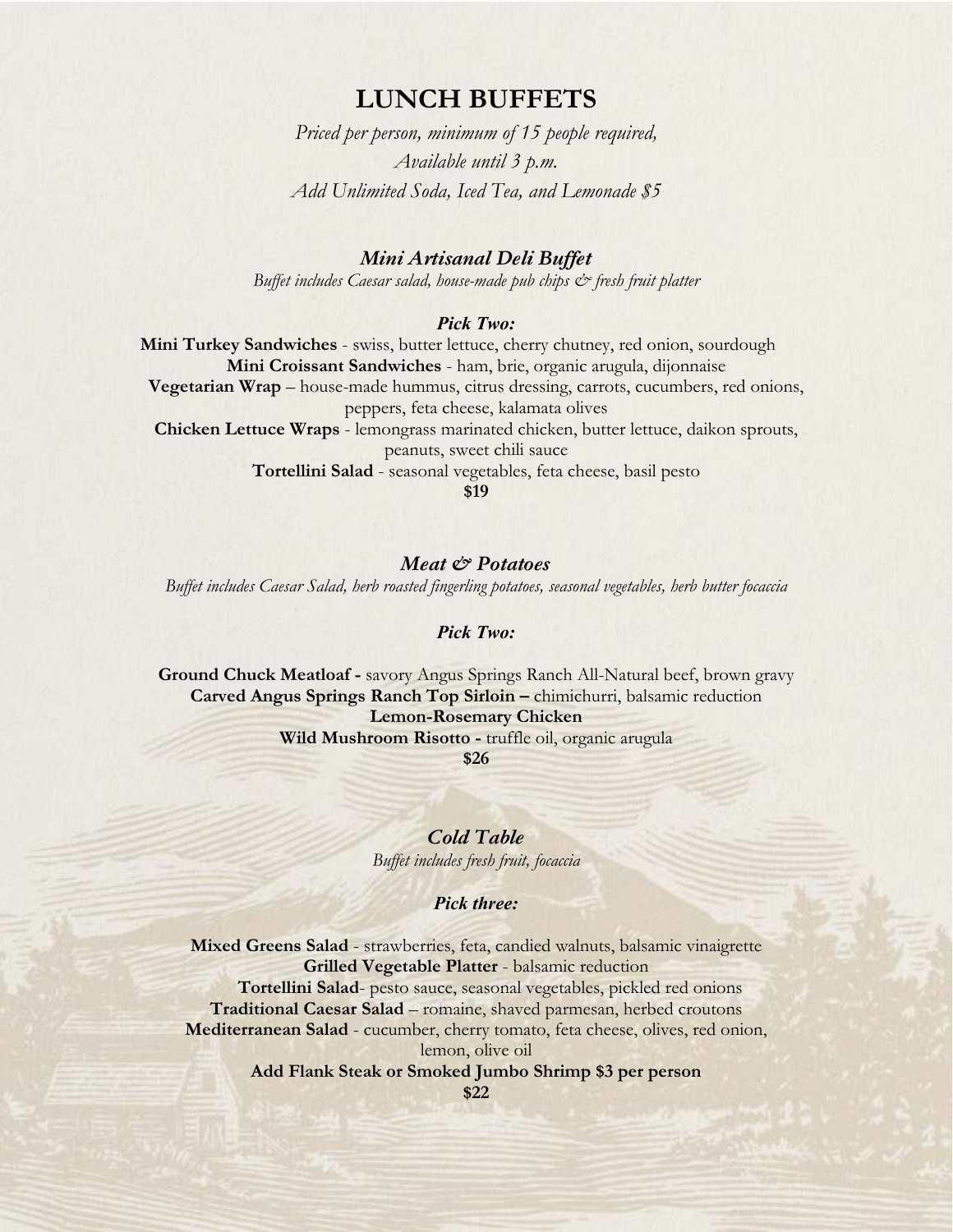### ALL-DAY BUFFETS

*Priced per person, minimum of 15 people required, Available Any Time Add Unlimited Soda, Iced Tea, and Lemonade \$5* 

### *Burger Bar*

**Char-broiled Burgers**  Our hand-pressed, half-pound, family raised and dry aged ground beef patties *Vegetarian Garden Patties available upon request* 

**Warm Portland French Bakery Kaiser Rolls**  *Gluten-free Rolls available upon request* **Lettuce, Tomato, Red Onion, Pickle Spears Cheddar, Swiss, Blue Cheese Crumbles Portland Ketchup, Mustard, Mayonnaise, Barbecue Sauce, Pepper Bacon, Caramelized Onions Caesar Salad, French Fries, House Ranch \$24** 

*Golden Valley Barbecue Buffet Caesar salad, brewhouse beans, fresh buttermilk biscuits* 

#### *Pick Two: \$34 Pick Three: \$36*

**Carlton Farm's Pulled Pork** - house smoked pork, Red Thistle ESB BBQ sauce **Mesquite Rubbed Chicken** - Beaverton Blonde-honey-habanero glaze **Coffee Rubbed Brisket** - house smoked beef brisket, Caravan coffee barbecue sauce **Angus Spring Ranch Top Sirloin** -chimichurri sauce, balsamic reduction

> *Noodle Buffet Buffet includes Caesar salad, garlic herb focaccia*

### *Pick One: \$18 Pick Two: \$24 Pick Three: \$28*

**Baked Jumbo Stuffed Shells** – All-Natural chicken, spinach, mozzarella, parmesan, house marinara, alfredo sauce **Roasted Vegetable Lasagna** – semolina pasta, seasonal vegetables, creamy fontina & parmesan cheese sauce **Baked GVB Mac & Cheese**- three cheeses, applewood bacon, green onions, toasted bread crumbs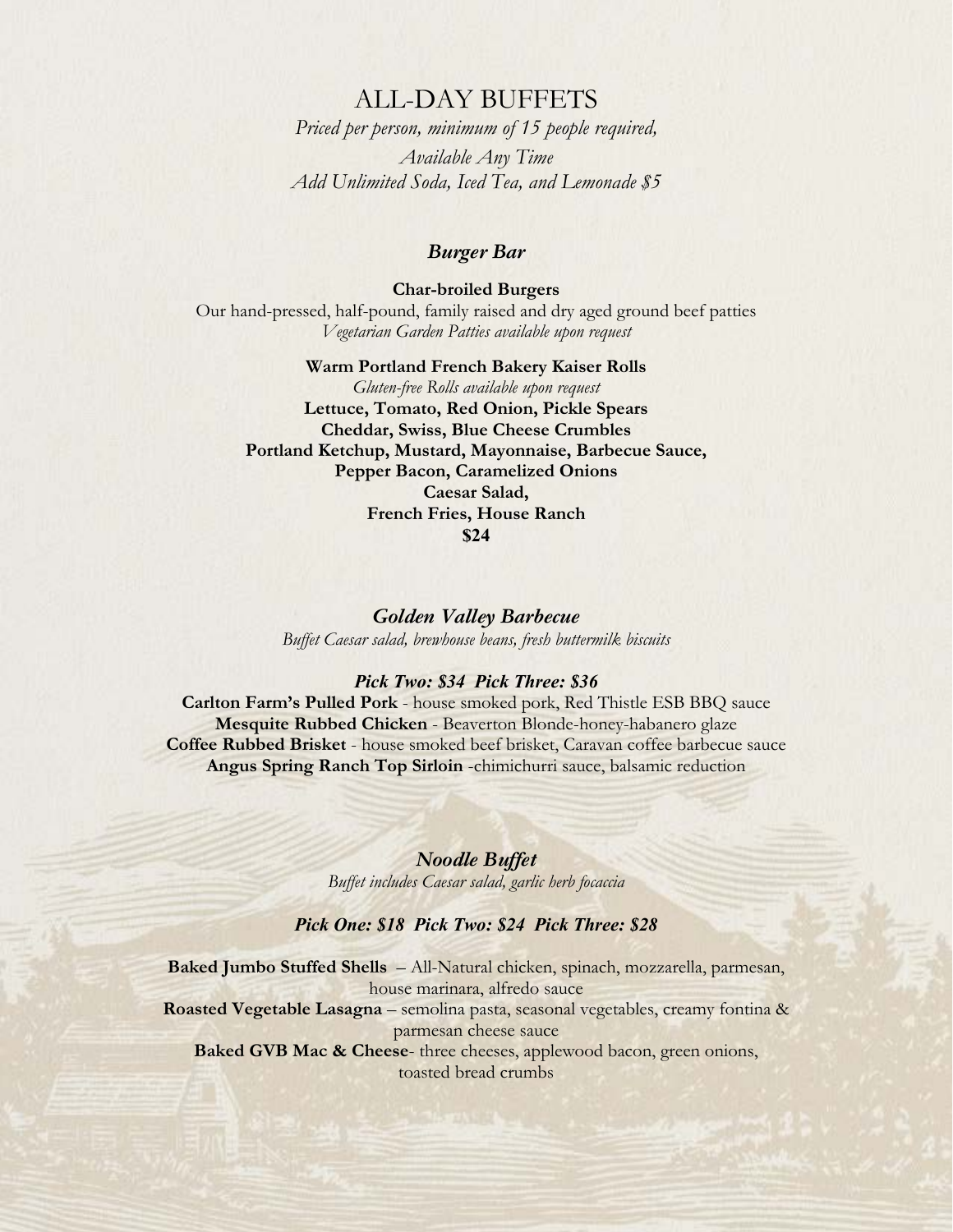# *COMPLETE DINNER PACKAGES*

*Priced per person, minimum of 15 people required Family style additional \$6 per person, plated dinner additional \$9 per person Add Unlimited Soda, Iced Tea, and Lemonade \$5* 

**All dinner buffets include:** 

Caesar salad, seasonal vegetables, roasted fingerling potatoes, garlic herb focaccia

#### **Add a vegetarian dish for \$4 per person(must add for whole party ): Choose 1 wild mushroom risotto or roasted romanesco**

### *Amber Ale*

House smoked beef brisket, Caravan coffee barbecue sauce Grilled All-Natural chicken, fresh basil pesto

**\$38** 

### *Chehalem*

Angus Spring Ranch top sirloin, chimichurri sauce, balsamic reduction Grilled All-Natural chicken, fresh basil pesto

**\$40**

### *Dijon*

Grilled All-Natural chicken breast, fresh basil pesto Roasted Pacific salmon, chimichurri **\$36**

## *Pilsner*

Angus Springs Ranch All-Natural roasted top sirloin, chimichurri Roasted Pacific salmon, chimichurri

**\$44**

# *Red Thistle Reserve*

Roasted Pacific salmon, chimichurri Grilled All-Natural chicken, fresh basil pesto Angus Springs Ranch All-Natural top sirloin, Chef's compound butter, demi-glace *\$48*

### *Winemaker's Reserve*

Herb crusted All-Natural Angus prime rib Roasted Pacific salmon, chimichurri Smoked Jumbo prawns *Served with Flourless Chocolate Torte from Marsee Bakery*  **\$56**